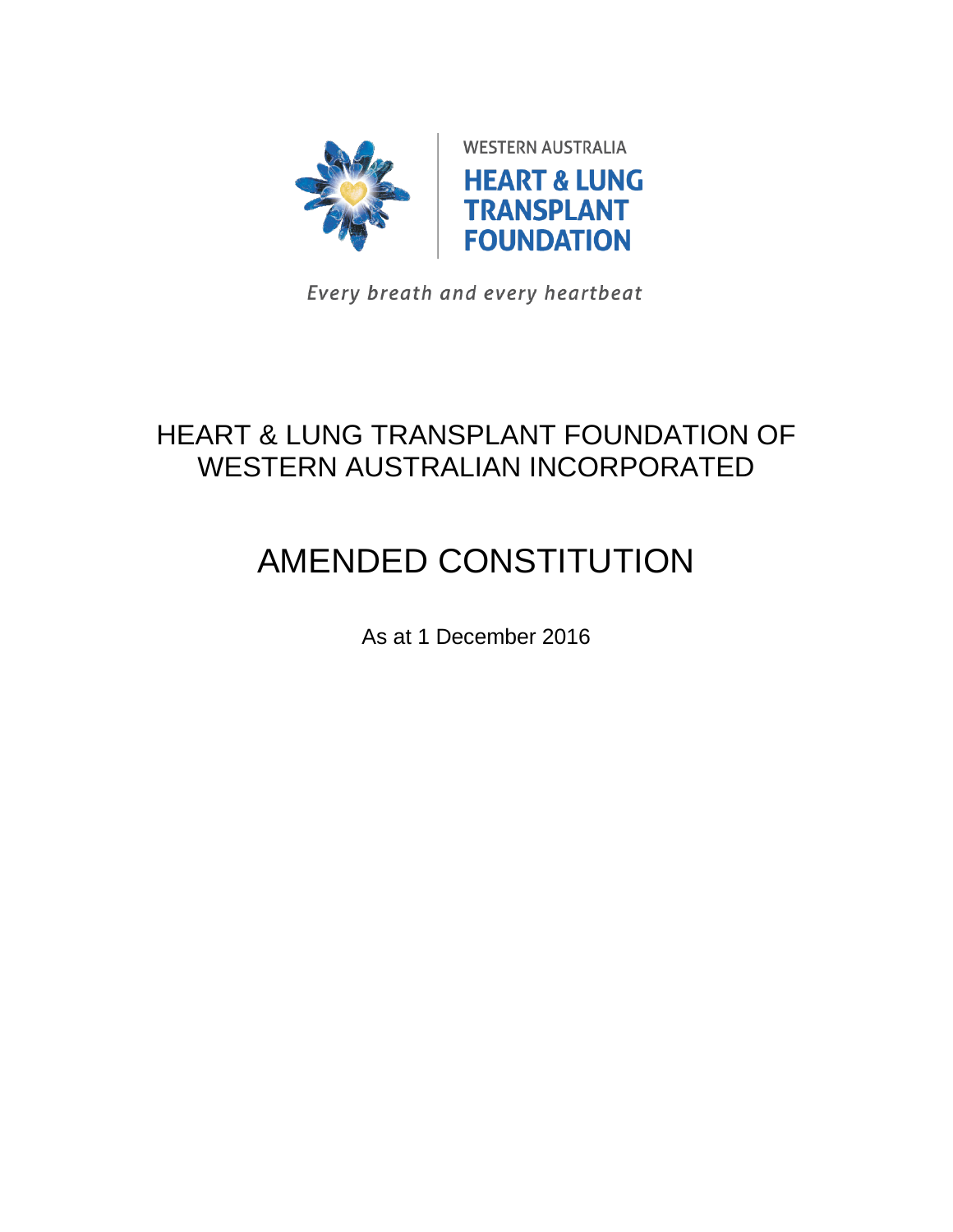### **TABLE OF CONTENTS**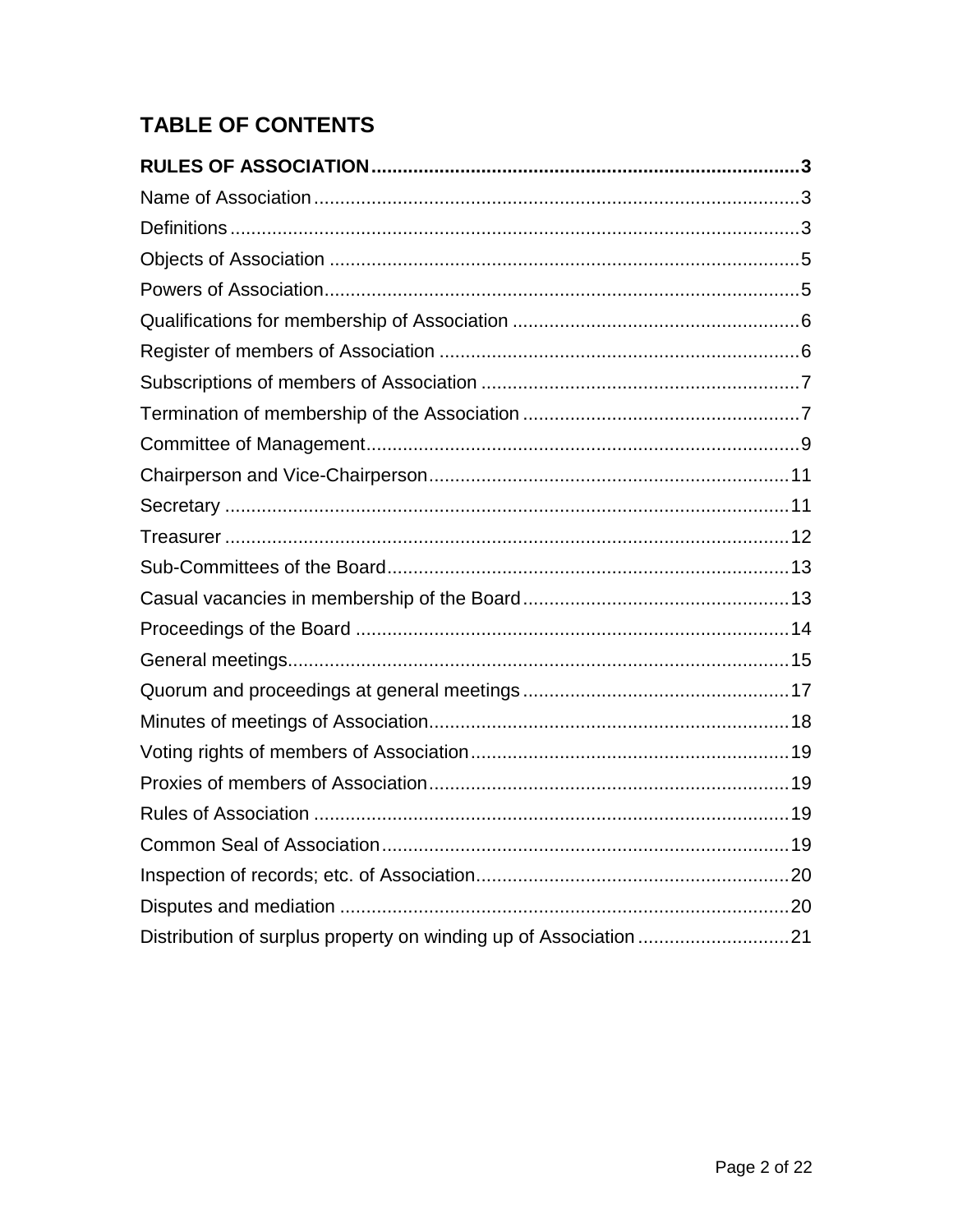## <span id="page-2-0"></span>**RULES OF ASSOCIATION**

#### <span id="page-2-1"></span>**Name of Association**

**1** The name of the Association is Heart & Lung Transplant Foundation of Western Australia Incorporated.

#### <span id="page-2-2"></span>**Definitions**

**2** In these rules, unless the contrary intention appears:-

"Act" means:-

- (a) prior to 2 November 2015, the *Associations Incorporation Act* 1987 (WA) (**1987 Act**); and
- (b) from 2 November 2015, the *Associations Incorporation Act* 2015 (WA) (**2015 Act**);

"Annual General Meeting" is the meeting convened under paragraph (b) of rule 17;

"Board" is a term used to describe the Committee of Management as constituted under rule 10;

"Committee meeting" means a meeting referred to in rule 16;

"Committee Member" means person referred to in paragraph (a), (b), (c), (d) or (e) of rule 10 (1);

"convene" means to call together for a formal meeting;

"department" means the government department with responsibility for administering the *Associations Incorporation Act (1987);*

"financial year" means a period not exceeding 15 months fixed by the Committee, being a period commencing on the date of incorporation of the Association and ending on 30 June; and thereafter each period commencing 1 July and ending on 30 June in the following year;

"Foundation" is the name by which the Association (The Heart and Lung Transplant Foundation of Western Australia Incorporated) can be referred to;

"general meeting" means a meeting to which all members are invited;

"member" means member of the Association;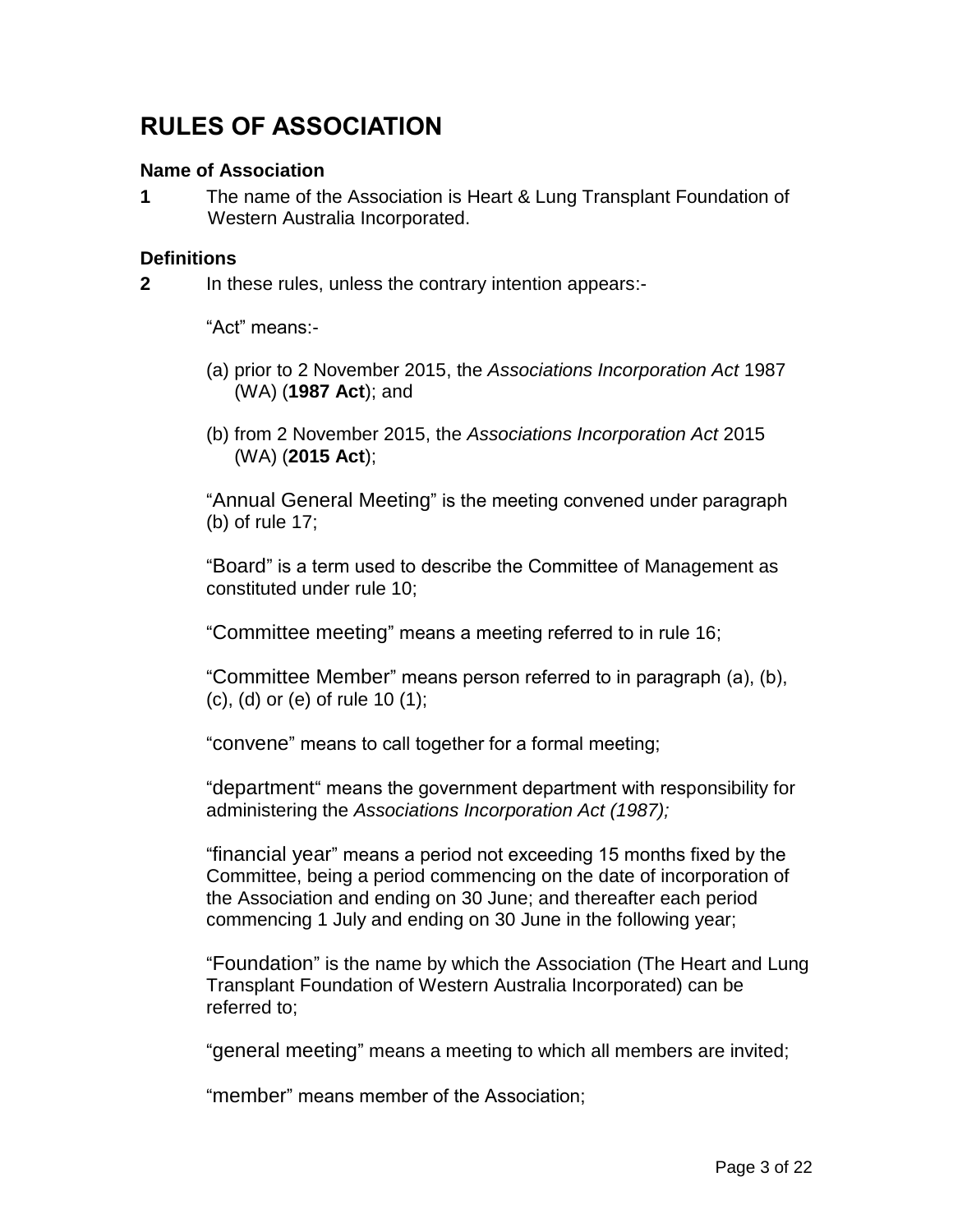"Patron" means a person appointed from time to time by the Board in acknowledgement of their contribution to furthering the objectives of the Foundation;

"ordinary resolution" means resolution other than a special resolution;

"poll" means voting conducted in written form (as opposed to a show of hands);

"special general meeting" means a general meeting other than the Annual General Meeting;

"special resolution" has the meaning given by section 24 of the 1987 Act and section 51 of the 2015 Act;

"Sub-Committee" means a committee established by the Board for a particular purpose with powers as defined by the Board. Each Sub-Committee must be chaired by a Board member;

"the Association" means the Association referred to in rule 1;

"the Chairperson" means,

- (a) in relation to the proceedings at a Committee meeting or general meeting, the person presiding at the Committee meeting or general meeting in accordance with rule 11; or
- (b) otherwise than in relation to the proceedings referred to in paragraph (a), the person referred to in paragraph (a) of rule 10(1) or, if that person is unable to perform his or her functions, the Vice Chairperson;

"the Commissioner" means the Commissioner for Fair Trading exercising powers under the Act;

"the Committee" means the Committee of Management of the Association referred to in rule 10(1);

"the Secretary" means the Secretary referred to in paragraph (c) of rule  $10(1);$ 

"the Treasurer" means the Treasurer referred to in paragraph (d) of rule 10(1);

"the Vice-Chairperson" means the Vice-Chairperson, referred to in paragraph (b) of rule 10(1).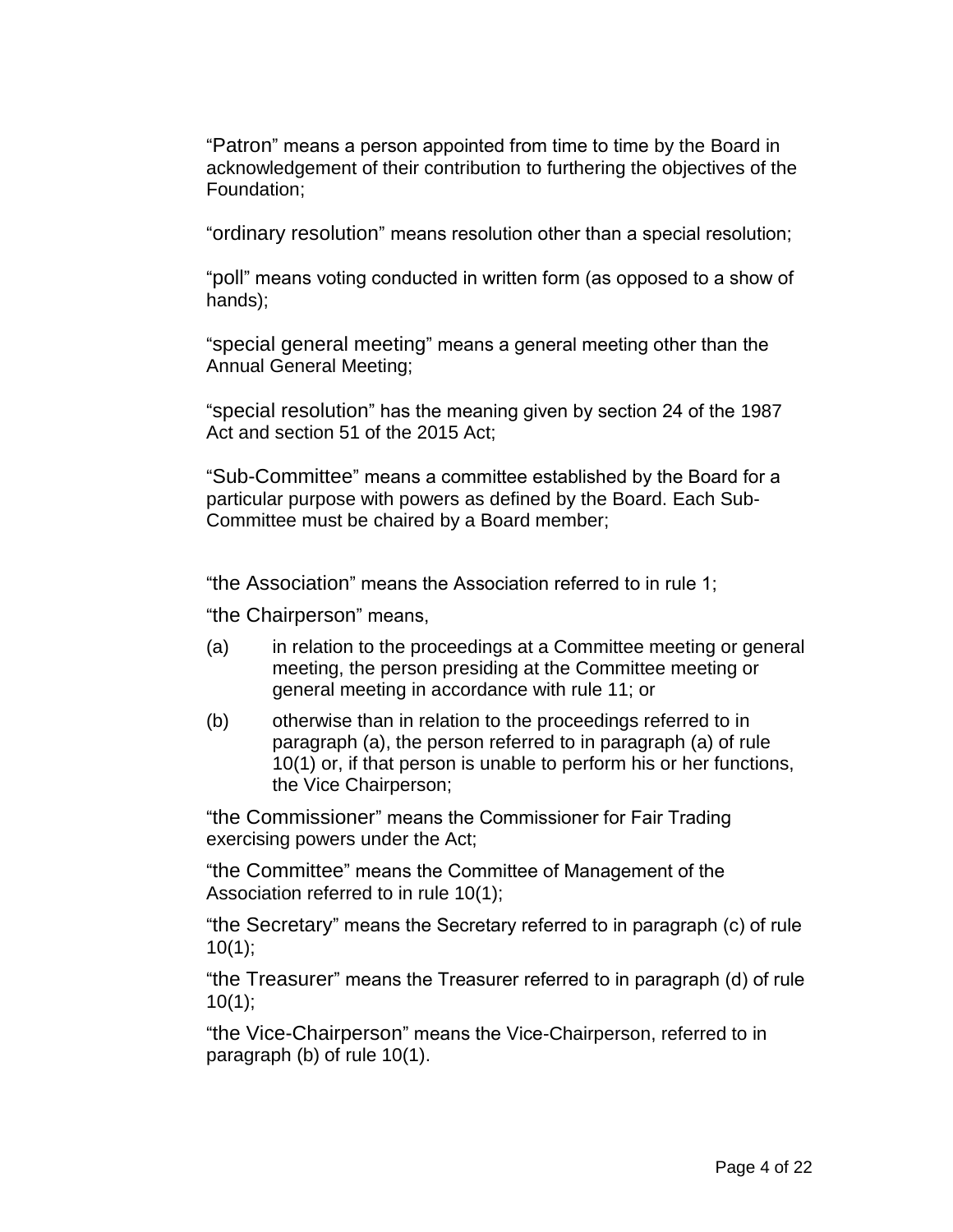#### <span id="page-4-0"></span>**Objects of Association**

- **3** (1) The objects of the Association are
	- (a) to foster a heart and lung transplant program in Western Australia;
	- (b) to work with Transplant Support Group (Heart Patients), the Lung Transplant Support Group (Lung Patients) and other consumer advocate groups;
	- (c) to assist to establish and maintain a single unit for heart and lung transplantation for Western Australia;
	- (d) to foster support for the ongoing research and clinical initiatives for patients with advanced heart and lung disease
	- (e) to lobby Government and the private sector for financial support of the Foundation's objectives;
	- (f) to promote philanthropic support for the foundations objectives;
	- (g) to provide ongoing support for heart and lung transplant patients;
	- (h) to support organisations involved in promoting donor awareness;
	- (i) to raise funds for the heart and lung transplant program in Western Australia, particularly, though not exclusively, by creating investment trust funds to provide for ongoing research and education; and
	- (j) to support Donate West.
- (2) The property and income of the Association shall be applied solely towards the promotion of the objects of the Association and no part of that property or income may be paid or otherwise distributed, directly or indirectly, to members, except in good faith in the promotion of those objects.

#### <span id="page-4-1"></span>**Powers of Association**

- **4** The powers conferred on the Association are the same as those conferred by section 13 of the 1987 Act and section 14 of the 2015 Act, so that subject to the Act and any additions, exclusions or modifications inserted below, the Association may do all things necessary or convenient for carrying out its objects and purposes, and in particular, may:-
	- (a) acquire, hold, deal with, and dispose of any real or personal property;
	- (b) open and operate bank accounts;
	- (c) invest its money
		- (i) in any security in which trust monies may lawfully be invested; or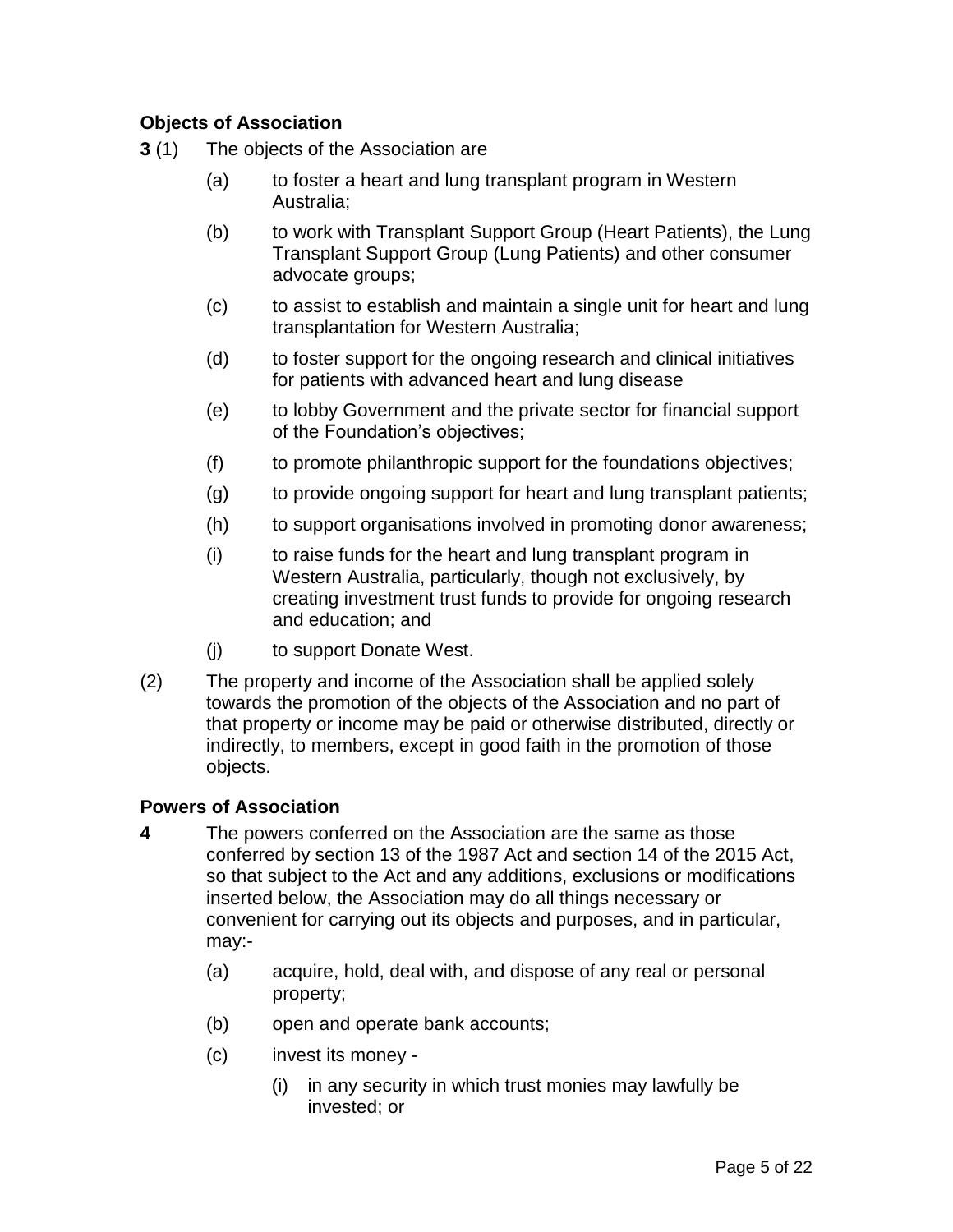- (ii) in any other manner authorised by the rules of the Association;
- (d) borrow money upon such terms and conditions as the Association thinks fit;
- (e) give such security for the discharge of liabilities incurred by the Association as the Association thinks fit;
- (f) appoint agents to transact any business of the Association on its behalf;
- (g) enter into any other contract it considers necessary or desirable;
- (h) may act as trustee and accept and hold real and personal property upon trust, but does not have power to do any act or thing as a trustee that, if done otherwise than as a trustee, would contravene this Act or the rules of the Association;
- (i) delegate any of its powers, except this power of delegation, to an elected office bearer of the Association for a specified purpose;
- (j) raise funds or encourage contributions by way of gifts (by will or otherwise), grants, sponsorships or otherwise, by personal or public appeals or by any other manner;
- (k) provide funds or other material by way of grant or otherwise; and
- (l) appoint Patrons of the Association.

#### <span id="page-5-0"></span>**Qualifications for membership of Association**

- **5** (1) Any person may apply to become a member of the Association.
	- (2) A person who wishes to become a member must-
		- (a) apply for membership to the Board in writing; and
		- (b) deliver his/her application to the Secretary.
	- (3) Within 14 days of receiving an application for membership in accordance with sub-rule (2), the Secretary must, in writing, advise the Board of the application.
- (4) At the Board meeting following receipt of the Secretary's written advice, the Board must consider the membership application. Unless a resolution is passed by the Board to the contrary at the Board meeting, the membership application is deemed to be rejected.

#### <span id="page-5-1"></span>**Register of members of Association**

**6** (1) The Secretary, on behalf of the Association, must comply with section 27 of the 1987 Act and section 53 of the 2015 Act by keeping and maintaining in an up to date condition a register of the members of the Association and their postal or residential addresses and, upon the request of a member of the Association, shall make the register available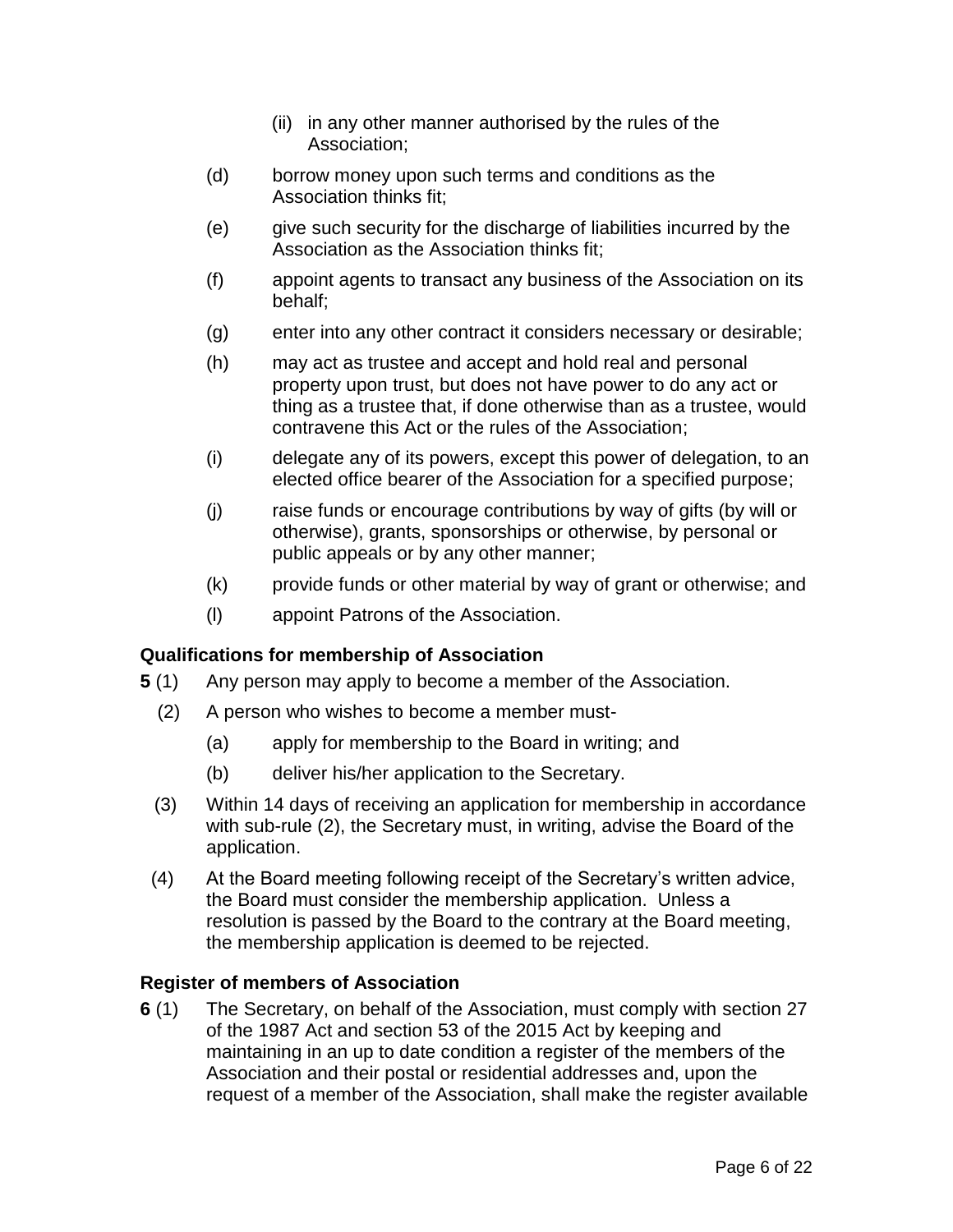for the inspection of the member and the member may make a copy of or take an extract from the. register but shall have no right to remove the register for that purpose.

- (2) The register must be so kept and maintained at the Secretary's place of residence, or at such other place as the members at a general meeting decide.
- (3) The Secretary must cause the name of a person who dies or who ceases to be a member under rule 8 to be deleted from the register of members referred to in sub- rule (1).

#### <span id="page-6-0"></span>**Subscriptions of members of Association**

- **7** (1) The Board must determine the amount of the subscription to be paid by each member for the financial year following the date of the Annual General Meeting.
- (2) Each member must pay to the Treasurer, annually on or before 1 July or such other date as the Board from time to time determines, the amount of the subscription determined under sub-rule (1). The Board is permitted to declare a lower membership fee for Health Care Card (or similar Federal Government issued identification system) holders under the provisions of sub-rule (1).
- (3) Subject to sub-rule (4), a member whose subscription is not paid within 3 months after the relevant date fixed by or under sub-rule (2) ceases on the expiry of that period to be a member, unless the Board decides otherwise.
- (4) A person exercises all the rights and obligations of a member for the purposes of these rules if his or her subscription is paid on or before the relevant date fixed by or under sub-rule (2) or within 3 months thereafter, or such other time as the Board allows.
- (5) Any membership paid in full between 1 April and 30 June in any year provides for a person to be a financial member until June 30 in the following year

#### <span id="page-6-1"></span>**Termination of membership of the Association**

- **8** Membership of the Association may be terminated:-
	- (a) upon receipt by, the Secretary of a notice in writing from a member of his or her resignation from the Association;
	- (b) in accordance with rule  $7(3)$ ;
	- (c) in accordance with rule 9;
	- (d) upon death of the member;
	- (e) if the member does not, within 3 months of the Secretary issuing to the member's last known address a written request seeking confirmation of the member's willingness to remain a member of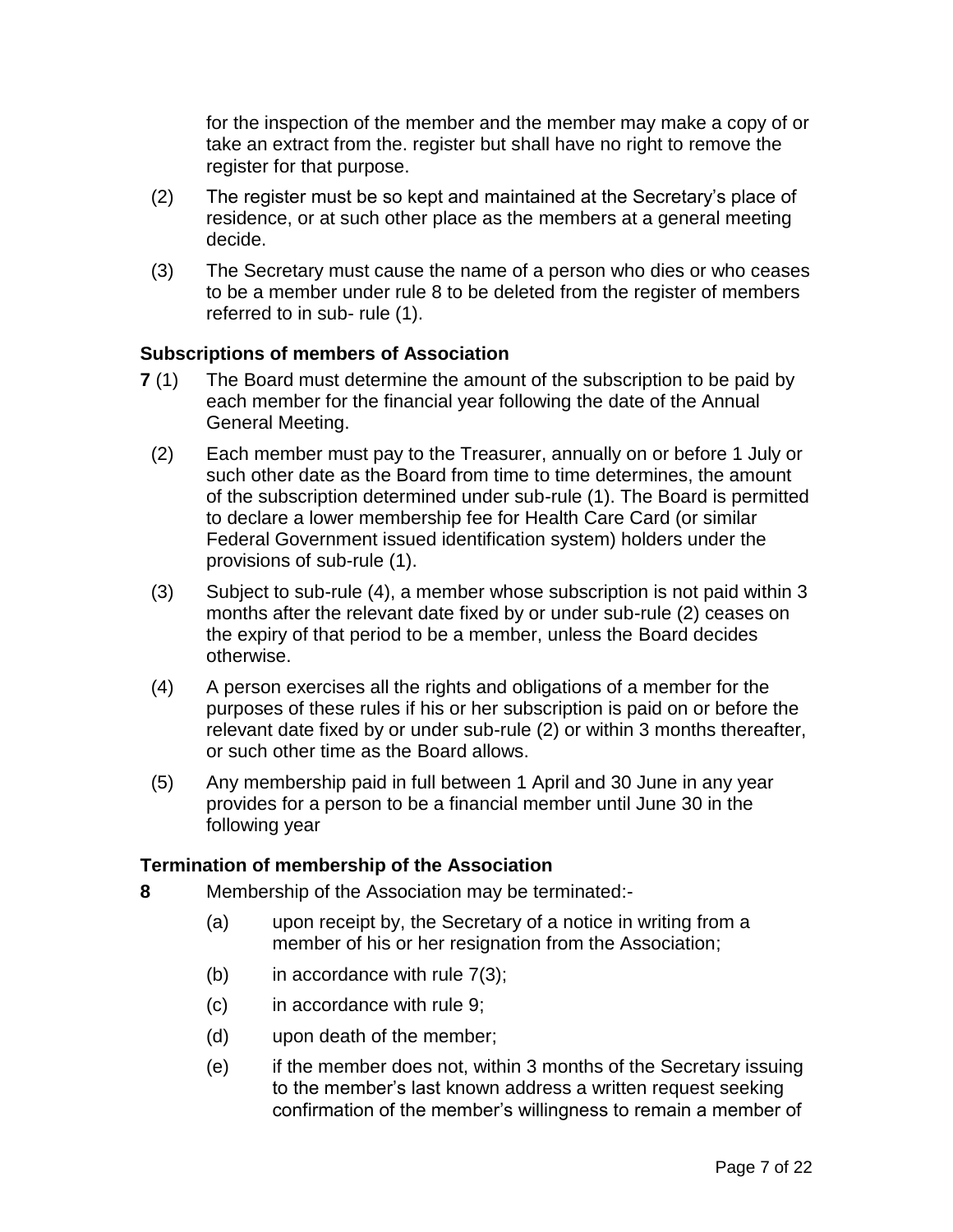the Association, in writing inform the Secretary that the member intends to remain a member of the Association; or

(f) the Board determining, in its absolute discretion, that by reason of the member being convicted of any crime or undertaking or omitting to undertake any act, the member's membership of the Association may adversely affect the Association.

#### **Suspension or expulsion of members of Association**

- **9** (1) If the Board considers that a member should be suspended or expelled from membership of the Association because his or her conduct is detrimental to the interests of the Association, the Board must communicate, in writing to the member:-
	- (a) notice of the proposed suspension or expulsion and of the time, date and place of the Board meeting at which the question of that suspension or expulsion will be decided; and
	- (b) particulars of that conduct,

not less than 30 days before the date of the Board meeting referred to in paragraph (a).

- (2) At the Board meeting referred to in a notice communicated under sub-rule (1), the Board may, having afforded the member concerned a reasonable opportunity to be heard by, or to make representations in writing to, the Board, suspend or expel or decline to suspend or expel that member from membership of the Association and must, forthwith after deciding whether or not to suspend or expel that member, communicate that decision in writing to that member.
- (3) Subject to sub-rule (5), a member has his or her membership suspended or ceases to be a member 14 days after the day on which the decision to suspend or expel a member is communicated to him or her under sub-rule (2).
- (4) A member who is suspended or expelled under sub-rule (2) must if he or she wishes to appeal against that suspension or expulsion, give notice to the Secretary of his or her intention to do so within the period of 14 days referred to in sub-rule (3).
- (5) When notice is given under sub-rule (4):-
	- (a) the Association in a general meeting, must either confirm or set aside the decision of the Board to suspend or expel the member, after having afforded the member who gave that notice a reasonable opportunity to be heard by, or to make representations in wilting to, the Association in the general meeting; and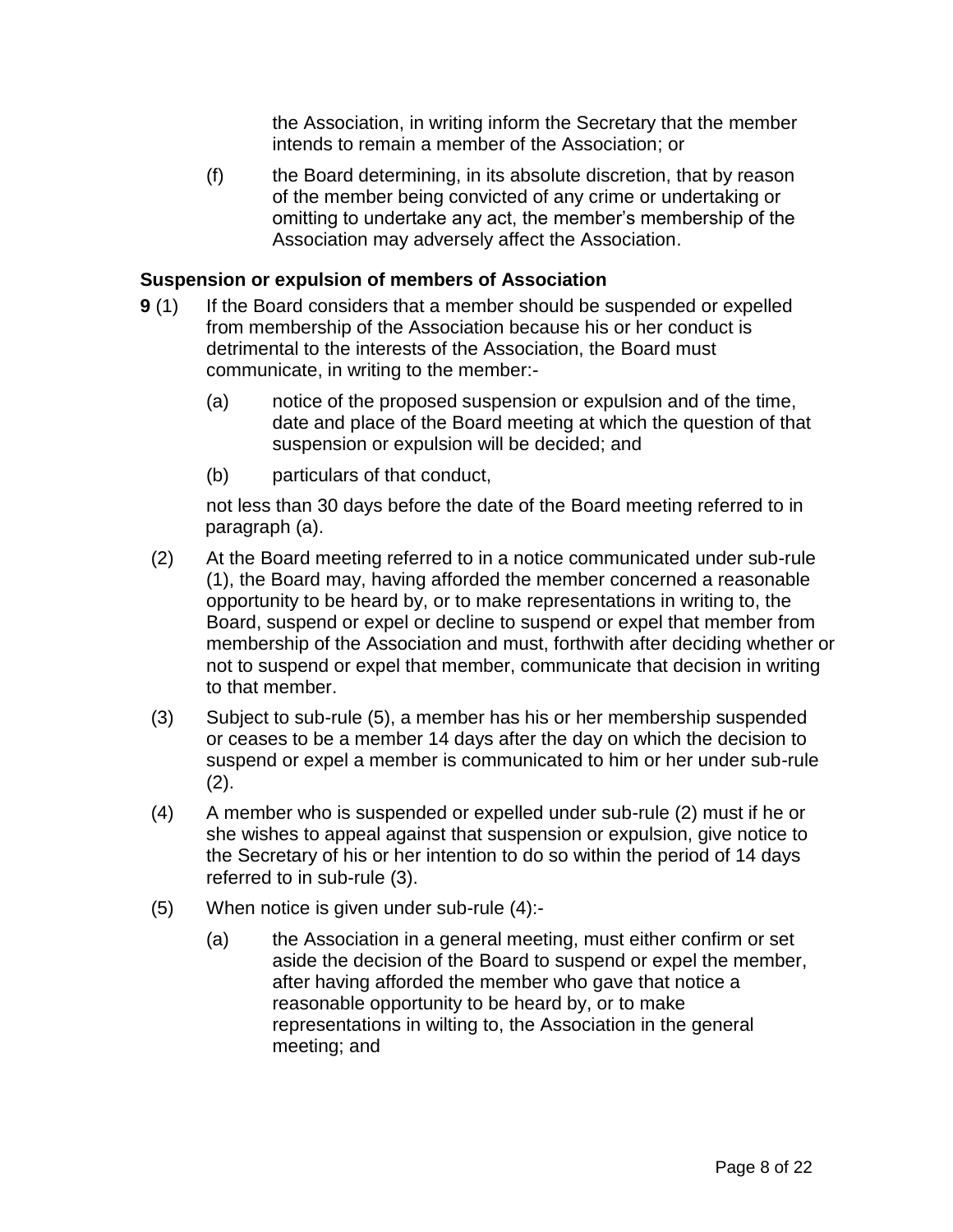(b) the member who gave that notice is not suspended or does not cease to be a member unless and until the decision of the Board to suspend or expel him or her is confirmed under this sub-rule.

#### <span id="page-8-0"></span>**Committee of Management**

- **10** (1) The affairs of the Association will be managed exclusively by a Committee of Management (which is referred to as the "Board") consisting of:–
	- (a) Chairperson;
	- (b) a Vice-Chairperson;
	- (c) a Secretary;
	- (d) a Treasurer;
	- (e) not more than seven other persons, and
	- $(f)$  in addition to the positions listed in Clauses 10 (1) (a) to (e) inclusive, one medical specialist who is a member of the HLTF Medical Advisory Sub-Committee and appointed by the Board.

all of whom must be members of the Association.

- (2) Board members must be elected to membership of the Board at an Annual General Meeting or be appointed under sub-rule (8)(a), except for the Member of the Board appointed under rule 10(1)(f), who will be appointed by the Board.
- (3) Subject to sub-rule (7) a Board member's term will be from his or her election at an Annual General Meeting until the election referred to in sub-rule (2) at the second Annual General Meeting after his or her election, but s/he is eligible for re-election to membership of the Board.
- (4) Except for nominees under sub-rule (7), a person is not eligible for election to membership of the Board unless a member has nominated him or her for election by giving notice to the Secretary prior to the election.
- (5) A person who is eligible for election or re-election under this rule may:-
	- (a) propose or second himself or herself for election or re-election; and
	- (b) vote for himself or herself.
- (6) If the number of persons nominated in accordance with sub-rule (4) for election to membership of the Board does not exceed the number of vacancies in that membership to be filled:-
	- (a) the Secretary must report accordingly to; and
	- (b) the Chairperson must declare those persons to be duly elected as members of the Board at the Annual General Meeting concerned.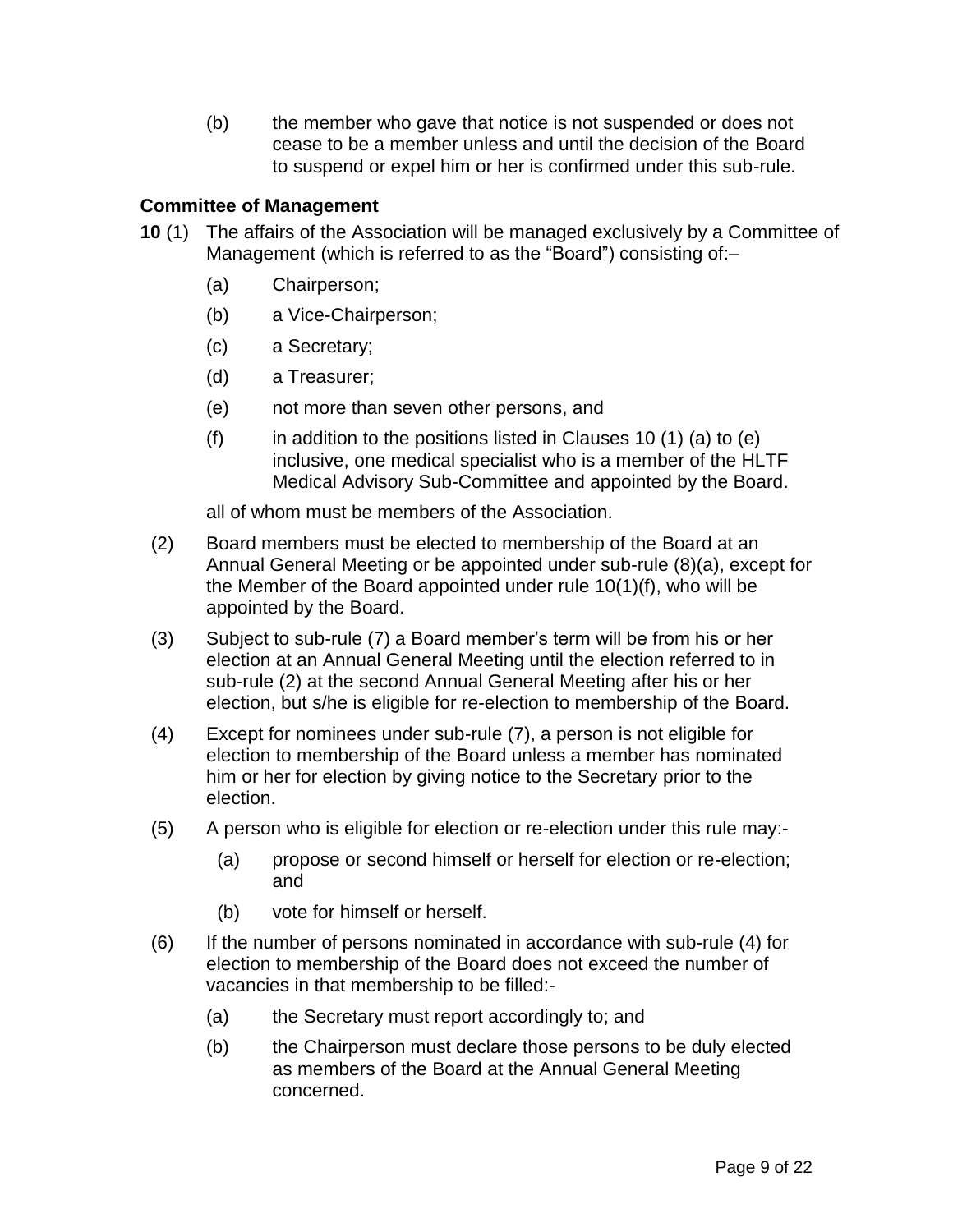- (7) If vacancies remain on the Board after the declaration under sub-rule (6), additional nominations of Board members may be accepted from the floor of the Annual General Meeting. If such nominations from the floor do not exceed the number of vacancies, the Chairperson must declare those persons to be duly elected as members of Board. Where the number of nominations from the floor exceeds the remaining number of vacancies on the Board, elections for those positions must be conducted.
- (8) If a vacancy remains on the Board after the application of sub-rules (6) and (7), or when a casual vacancy within the meaning of rule 15 occurs in the membership of the Board:-
	- (a) the Board may appoint a member to fill that vacancy; and
	- (b) a member appointed under this sub-rule will:-
		- (i) hold office until the election referred to in sub-rule (3) or for the term of the person who created the vacancy, whichever is less; and
		- (ii) be eligible for election to membership of the Board, at the next following Annual General Meeting.
- (10) The member of the Board appointed under sub-rule 10(1)(f) shall be able to appoint a proxy delegate, who shall be a medical specialist in a relevant field, who is approved by the Board. The proxy delegate will have all the powers and responsibilities of the member of the Board s/he is representing during any meeting.
- (11) The Board may delegate, in writing, to one to more sub-committees (consisting of such member or members of the association as the Board thinks fit) the exercise of such functions of the Board as are specified in the delegation other than-
	- (a) the power of delegation; and
	- (b) a function which is a duty imposed on the Board by the Act or any other law.
- (12) Any delegation under sub-rule (11) may be subject to such conditions and limitations as to the exercise of that function or as to time and circumstances as are specified in the written delegation and the Board may continue to exercise any function delegated.
- (13) The Board may, in writing, revoke wholly or in part any delegation under sub-rule (11).
- (14) Which of the members of the Board are the Chairperson, Vice Chairperson, Secretary and Treasurer, must be determined by the Board.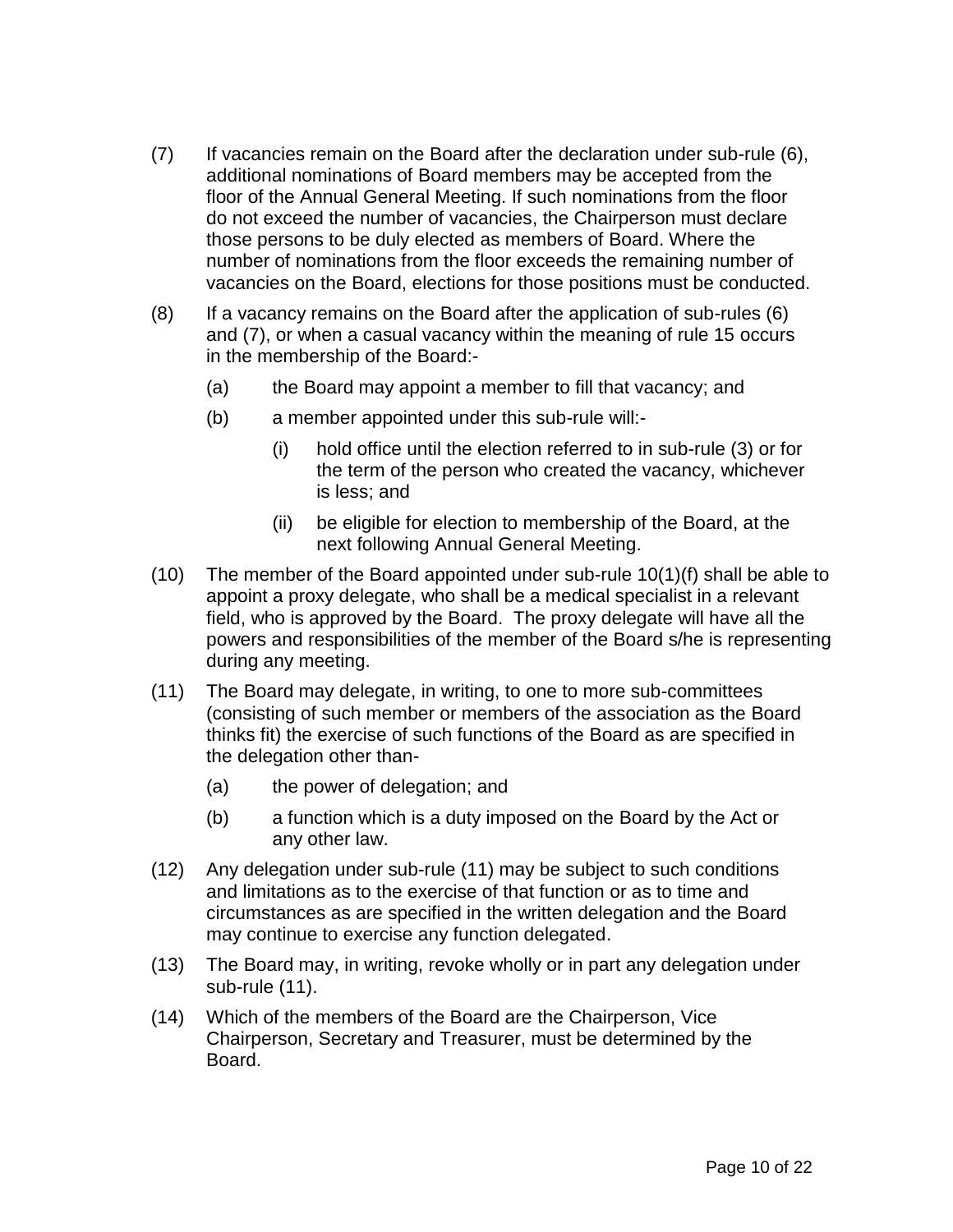- (15) Within 7 days following the Annual General Meeting at which a special resolution is passed to:–
	- (a) amend sub-rule 10(1)(e) to increase the Board's composition by two members; and
	- (b) introduce this sub-rule 10(15),

the Board must appoint two persons to the Board in accordance with sub-rule (9)(a), as though a casual vacancy in respect of the two new Board positions has occurred. Sub-rule 9(b) applies to the members of the Board appointed pursuant to this rule.

#### <span id="page-10-0"></span>**Chairperson and Vice-Chairperson**

- **11** (1) Subject to this rule, the Chairperson must preside at all general meetings and Board meetings.
	- (2) In the event of the absence from a general meeting of:-
		- (a) the Chairperson, the Vice-Chairperson; or
		- (b) both the Chairperson and the Vice-Chairperson, a member elected by the other members present at the general meeting,

must preside at the general meeting.

- (3) In the event of the absence from a Board meeting of:-
	- (a) the Chairperson, the Vice-Chairperson; or
	- (b) both the Chairperson and the Vice-Chairperson, a Board member elected by the other Board members present at the Board meeting;

must preside at the Board meeting.

#### <span id="page-10-1"></span>**Secretary**

- **12** (1) The Secretary must:-
	- (a) co-ordinate the correspondence of the Association;
	- (b) keep full and correct minutes of the proceedings of the Board and of the Association;
	- (c) comply on behalf of the Association with:-
		- (i) section 27 of the 1987 Act and section 53 of the 2015 Act with respect to the register of members of the Association, as referred to in rule 6;
		- (ii) section 28 of the 1987 Act and section 35 of the 2015 Act by keeping and maintaining in an up to date condition the rules of the Association and, upon the request of a member of the Association, must make available those rules for the inspection of the member and the member may make a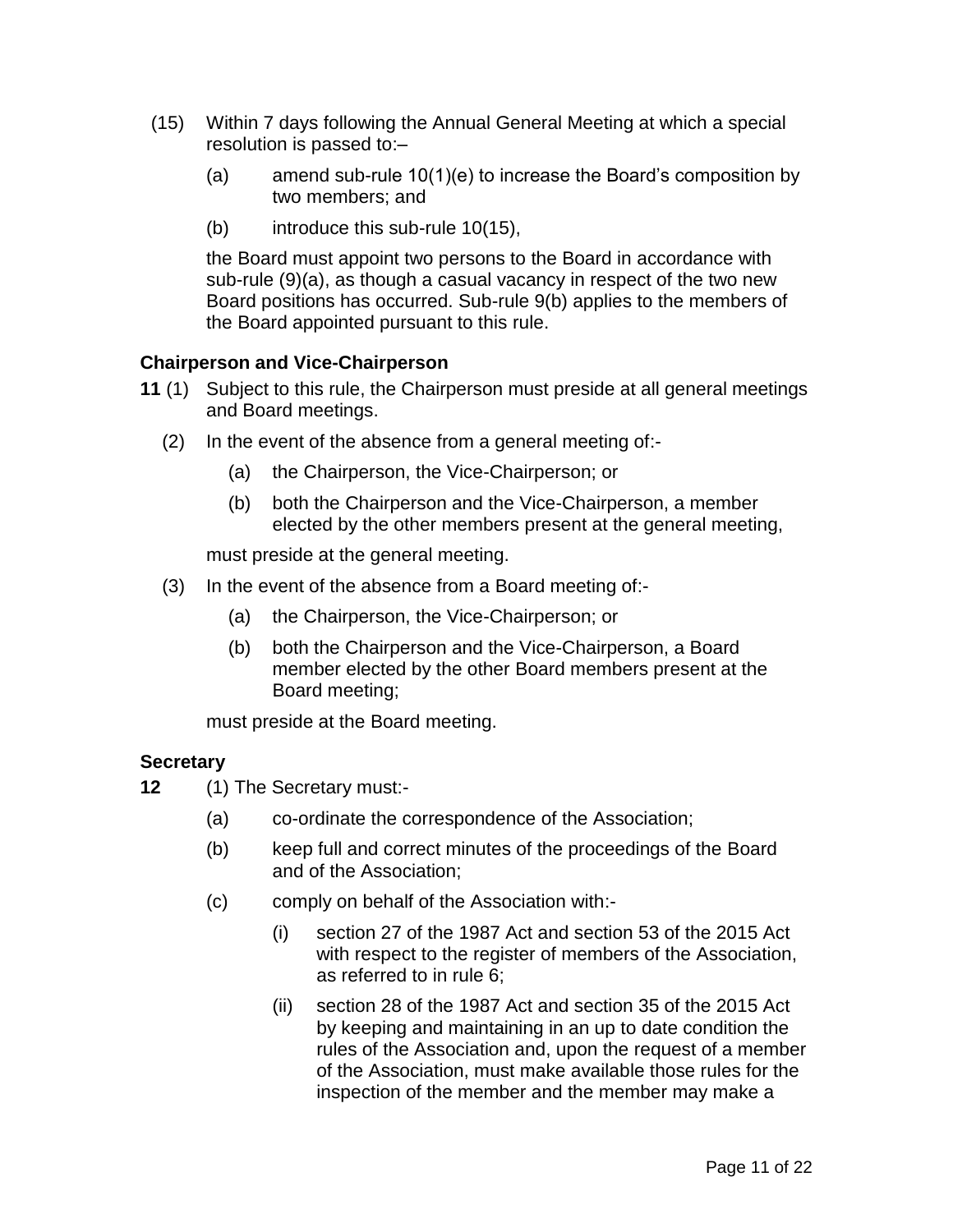copy of or take an extract from the rules but will have no right to remove the rules for that purpose; and

- (iii) section 29 of the 1987 Act and section 58 of the 2015 Act by maintaining a record of -
	- (a) the names and residential or postal addresses of the persons who hold the offices of the Association provided for by these rules, including all offices held by the persons who constitute the Board and persons who are authorised to use the common seal of the Association under rule 23;
	- (b) the names and residential or postal addresses of any persons who are appointed or act as trustees on behalf of the Association, and the Secretary must, upon the request of a member of the Association, make available the record for the inspection of the member and the member may make a copy of or take an extract from the record but will have no right to remove the record for that purpose;
	- (d) unless the members resolve otherwise at a general meeting, have custody of all books, documents, records and registers of the Association, including those referred to in paragraph (c) but other than those required by rule 13 to be kept and maintained by, or in the custody of, the Treasurer; and
- (e) perform such other duties as are imposed by these rules on the Secretary.
- (2) The Board has the specific power to delegate any or all of the operation of these functions in rule 12 to a paid employee or contractor of the Association from time to time.

#### <span id="page-11-0"></span>**Treasurer**

- **13** The Treasurer must:-
	- (a) be responsible for the receipt of all moneys paid to or received by or by him or her on behalf of, the Association and must issue receipts for those moneys in the name of the Association;
	- (b) pay all monies referred to in paragraph (a) into such account or accounts of the Association as the Board may from time to time direct;
	- (c) make payments from the funds of the Association with the authority of a general meeting or of the Board and in so doing ensure that all cheques are signed by at least the Chairperson and/or the Treasurer and/or a Board member or any employee or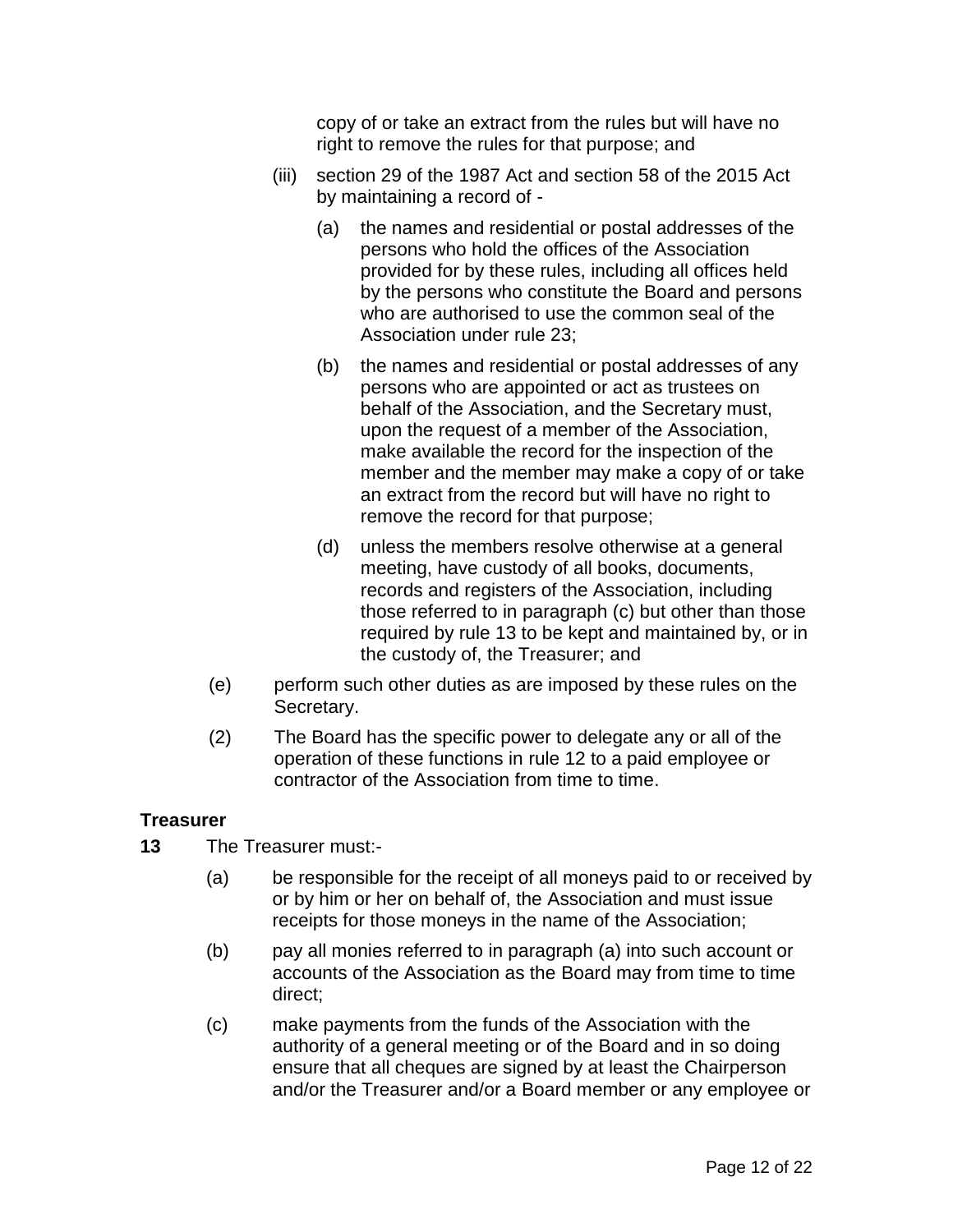contractor of the foundation (who shall be approved by the Board as an authorised person for this purpose). The Board may delegate payments within any constraints deemed necessary to a Finance Sub-Committee including the Treasurer, and up to two other Board members. This Sub-Committee must report the payments it authorises to the next Board meeting;

- (d) comply on behalf of the Association with sections 25 and 26 of the 1987 Act and sections 66 and 67 of the 2015 Act with respect to the accounting records of the Association by:-
	- (i) keeping such accounting records as correctly record and explain the financial transactions and financial position of the Association;
	- (ii) keeping its accounting records in such manner as will enable true and fair accounts of the Association to be prepared from time to time;
	- (iii) keeping its accounting records in such manner as will enable true and fair accounts of the Association to be conveniently and properly audited; and
	- (iv) submit to members at each Annual General Meeting of the Association accounts of the Association showing the financial position of the Association at the end of the immediately preceding financial year;
- (e) whenever directed to do so by the Chairperson, submit to the Board a report, balance sheet or financial statement in accordance with that direction;
- (f) unless the members resolve otherwise at a general meeting, have custody of all securities; books and documents of a financial nature and accounting records of the Association, including those referred to in paragraphs (d) and (e);
- (g) perform such other duties as are imposed by these rules on the Treasurer; and
- (h) the Board has the specific power to delegate any or all of the operation of these functions to a paid employee or contractor of the Association from time to time.

#### <span id="page-12-0"></span>**Sub-Committees of the Board**

**14** Sub-Committees established by the Board for a specific purpose shall report to each Board meeting regarding progress.

#### <span id="page-12-1"></span>**Casual vacancies in membership of the Board**

**15** A casual vacancy occurs in the office of a Board member and that officebecomes vacant if the Board member:-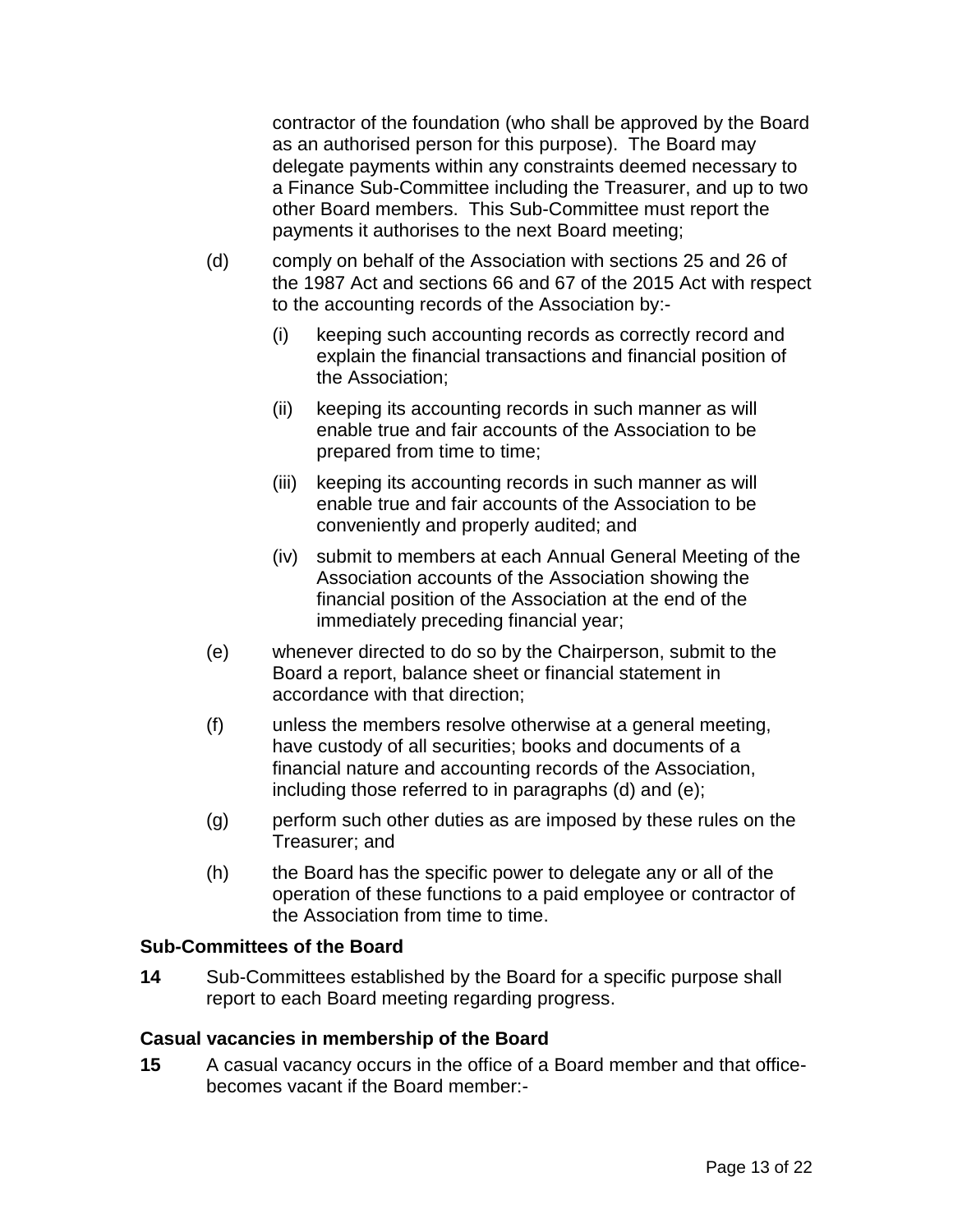- (a) dies;
- (b) resigns by notice in writing delivered to the Chairperson or, if the Board member is the-Chairperson, to the Vice-Chairperson and that resignation is accepted by resolution of the Board;
- (c) is convicted of an offence under the Act;
- (d) is permanently incapacitated by reason of mental or physical illhealth;
- (e) is absent from more than:-
	- (i) 3 consecutive Board meetings without the Board resolving to grant leave of absence; or
	- (ii) 3 Board meetings in the same financial year without tendering an apology to the person presiding at each of those Board meetings;

of which meeting the member received notice, and the Board has resolved to declare the office vacant;

- (f) ceases to be a member of the Association; or
- (g) is the subject of a resolution passed by a general meeting of members called for the purpose based on a majority of at least two thirds of those Members present and voting (proxy votes cannot be included in ballots under this rule) terminating his or her appointment as a Board member.

#### <span id="page-13-0"></span>**Proceedings of the Board**

- **16** (1) Subject to sub-rule (10), the Board must meet together for the dispatch of business not less than four (4) times in each year and the Chairperson, or at least half the members of the Board, may at any time convene a meeting of the Board by requesting the Chairperson in writing, convene a Board meeting within 14 days of the receipt of the request.
	- (2) Each Board member has a deliberative vote.
	- (3) A question arising at a Board meeting must be decided by a majority of votes, but, if there is no majority, the person presiding at the Board meeting will have a casting vote in addition to his or her deliberative vote, but the casting vote must be cast in favour of the status quo prevailing.
	- (4) At a Board meeting any number equal to or more than 50% of Board members constitute a quorum.
	- (5) For the purposes of determining a quorum at a Board meeting all Board members (elected and appointed) are to be considered.
	- (6) Subject to these rules, the procedure and order of business to be followed at a Board meeting must be determined by the Board members present at the Board meeting.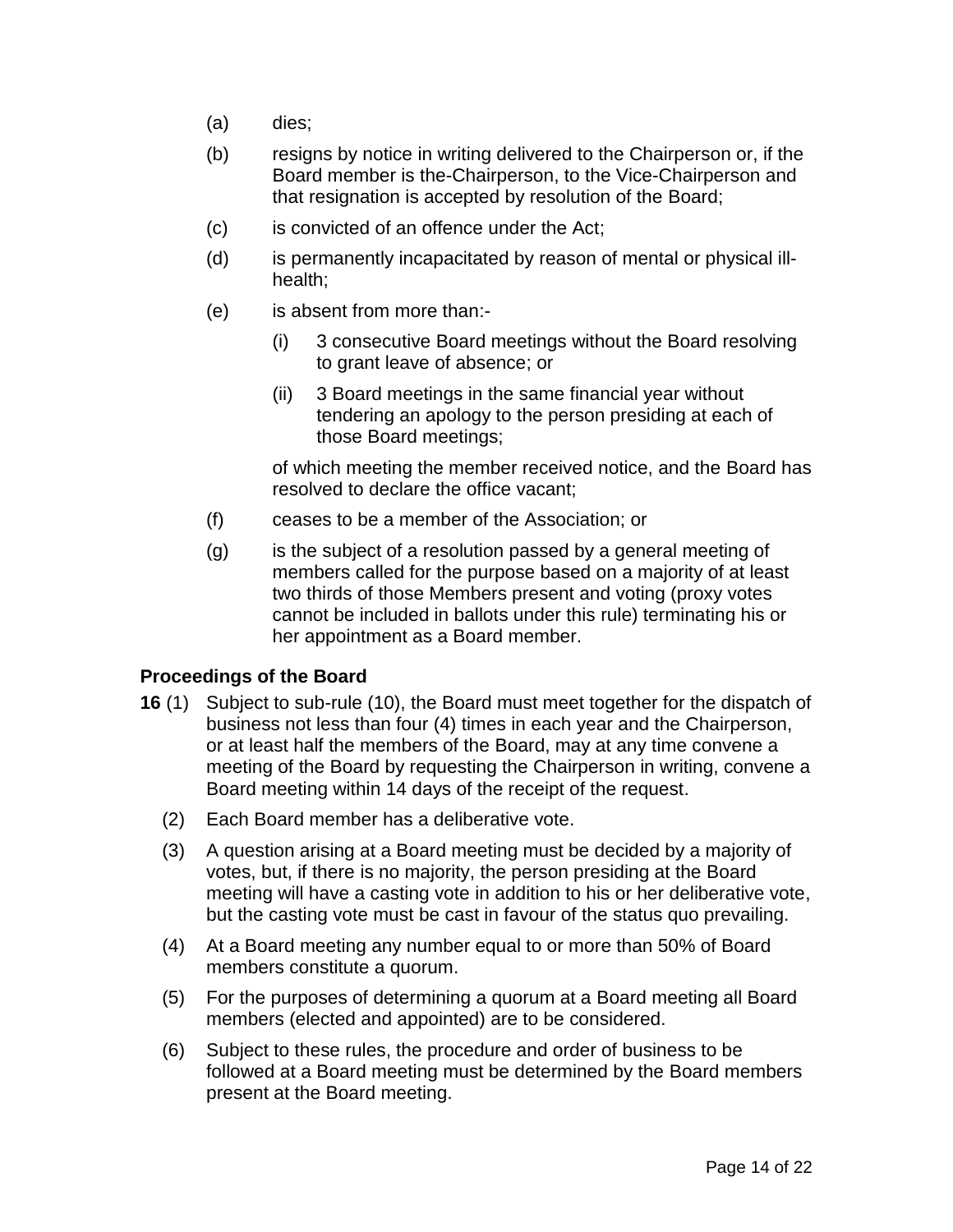- (7) A Board member having any direct or indirect pecuniary interest in a contract, or proposed contract, made by, or in the contemplation of the Board (except if that pecuniary interest exists only by virtue of the fact that the member of the Board is a member of a class of persons for whose benefit the Association is established), must:-
	- (a) as soon as he or she becomes aware of that interest, disclose the nature and extent of his or her interest to the Board; and
	- (b) not take part in any deliberations or decision of the Board with respect to that contract.
- (8) Sub-rule (7) (a) does not apply with respect to a pecuniary interest that exists only by virtue of the fact that the member of the Board is an employee of the Association.
- (9) The Secretary must cause every disclosure made under sub-rule (7) (a) by a member of the Board to be recorded in the minutes of the meeting of the Board at which it is made.
- (10) The Board may dispatch business and pass resolutions by way of email correspondence and without the Board members meeting face to face. However, for such a resolution to be valid:
	- (a) the proposed resolution must be circulated by either the Chairperson or Secretary in one email addressed and sent to every Board member (**Primary Email**);
	- (b) every Board member (including but not limited to the Chairperson and Secretary) must vote by replying to Primary Email (**Voting Email**);
	- (c) the Voting Email must be addressed and sent to the Chairperson, Secretary and every other Board member; and
	- (d) the resolution must be unanimous.

#### <span id="page-14-0"></span>**General meetings**

**17** (1) The Board:-

- (a) may at any time convene a special general meeting;
- (b) must convene Annual General Meetings within the time limits provided for the holding of such meetings by section 23 of the 1987 Act and section 50 of the 2015 Act; and
- (c) must, within 30 days of:-
	- (i) receiving a request in writing to do so from not less than five (5) members, convene a special general meeting for the purpose specified in that request; or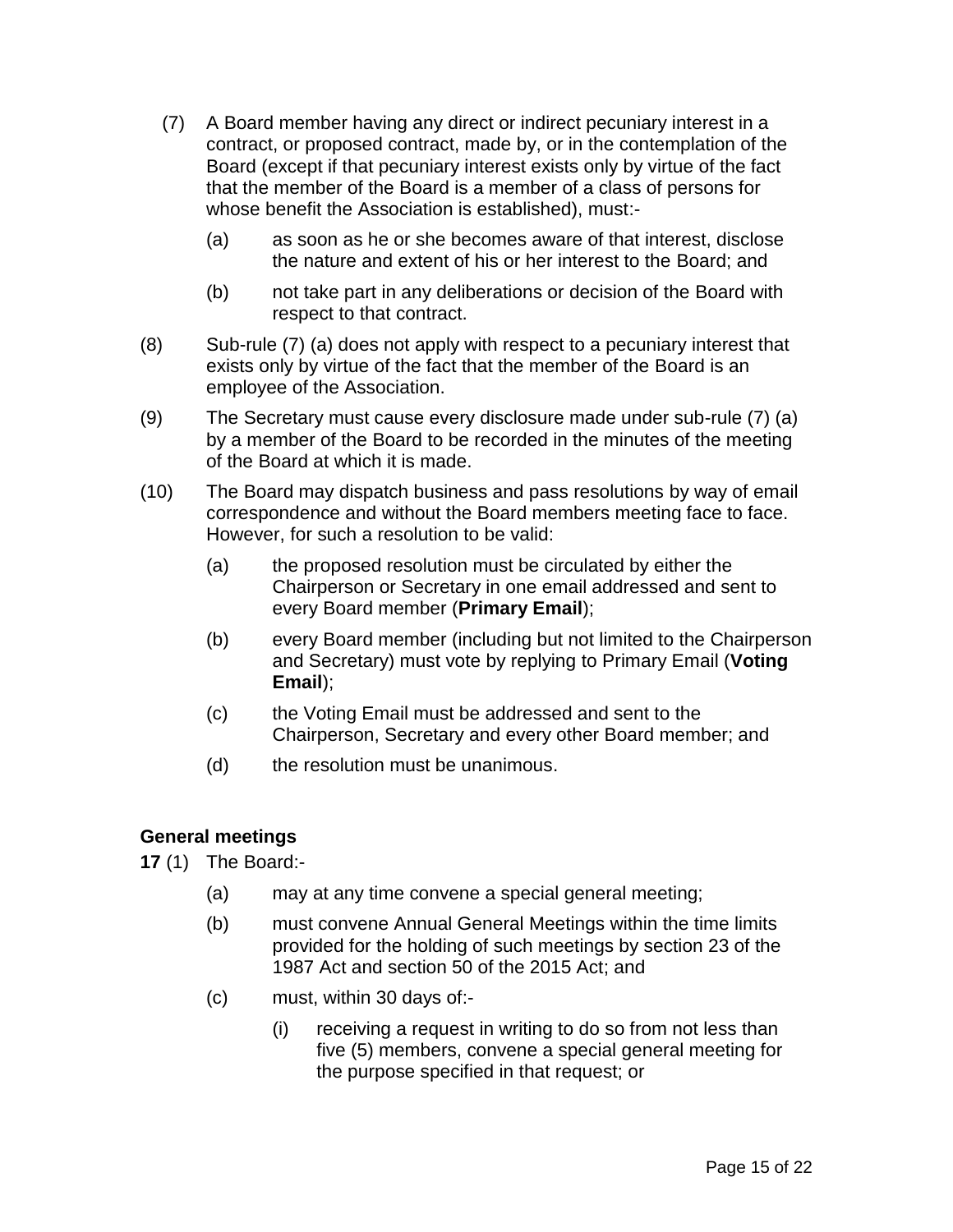- (ii) the Secretary receiving a notice under rule 9 (4), convene a general meeting to deal with the appeal to which that notice relates.
- (2) The members making a request referred to in sub-rule  $(1)(c)(i)$  must:-
	- (a) state in that request the purpose for which the special general meeting concerned is required; and
	- (b) sign that request.
- (3) If a special general meeting is not convened within the relevant period of 30 days referred to:-
	- $(a)$  in sub-rule  $(1)$   $(c)$   $(i)$ , the members who made the request concerned may themselves convene a special general meeting as if they were the Board; or
	- $(b)$  in sub-rule  $(1)$   $(c)$   $(ii)$ , the member who gave the notice concerned may him or herself convene a special general meeting as if he or she were the Board.
- (4) When a special general meeting is convened under sub-rule (3) (a) or (b) the Association must pay the reasonable expenses of convening and holding the special general meeting.
- (5) Subject to sub-rule (7), the Secretary must give to aIl members not less than 14 days notice of a special general meeting and that notice must specify:-
	- (a) when and where the general meeting concerned is to be held; and
	- (b) particulars of the business to be transacted at the general meeting concerned and of the order in which that business is to be transacted.
- (6) Subject to sub-rule (7), the Secretary must give to all members not less than 21 days notice of an Annual General Meeting and that notice must specify:-
	- (a) when and where the Annual General Meeting is to be held,
	- (b) he particulars and order in which business is to be transacted, as follows:–
		- (i) firstly, the consideration of the accounts and reports of the Board;
		- (ii) second, the election of Board members to replace outgoing Board members; and
		- (iii) third, any other business requiring consideration by the Association at the Annual General Meeting.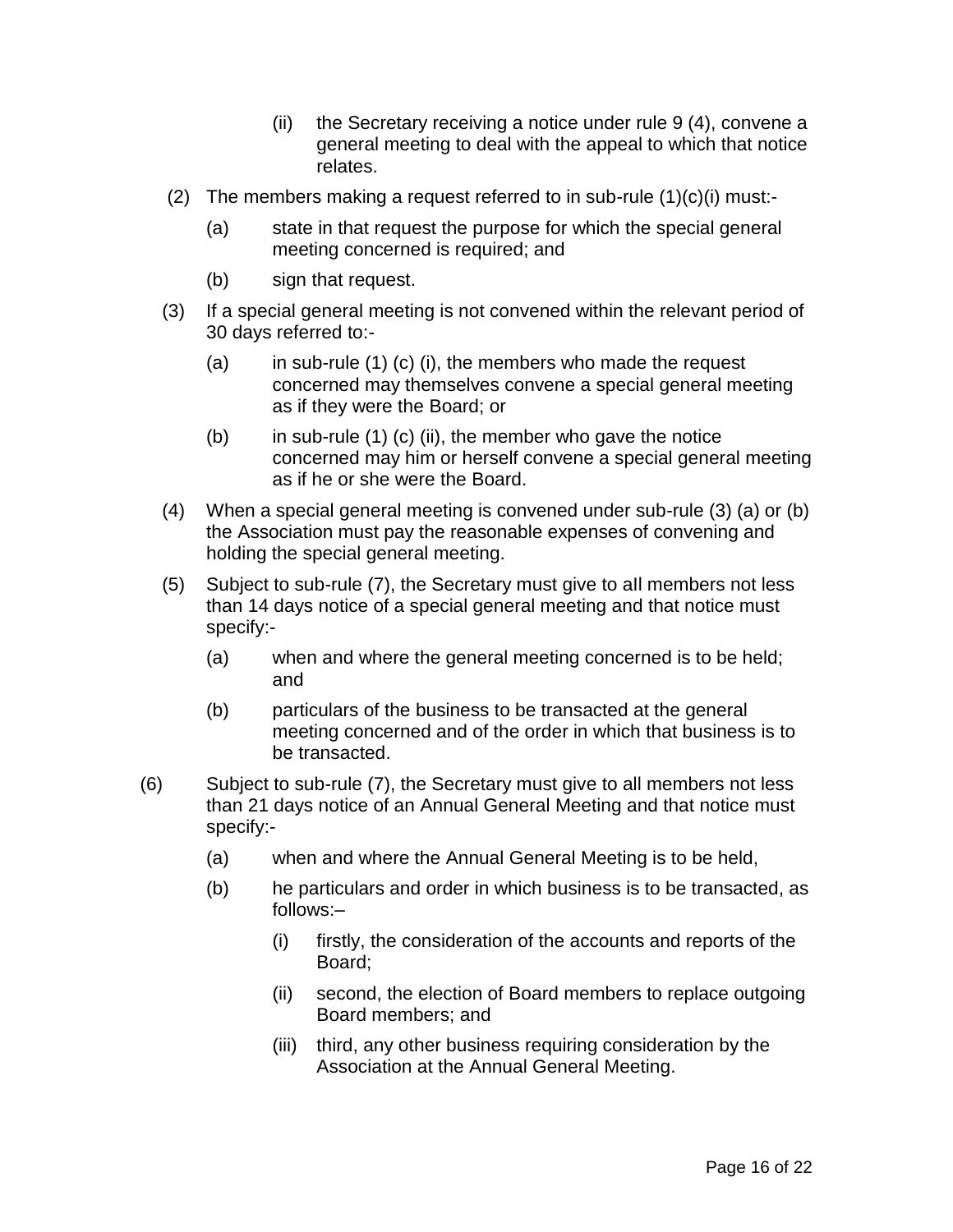- (7) A special resolution may be moved either at a special general meeting or at an Annual General Meeting. However the Secretary must give to all members not less than 21 days notice of the meeting at which a special resolution is to be proposed. In addition to those matters specified in subrule (5) or (6), as relevant, the notice must also include the resolution to be proposed and the intention to propose the resolution as a special resolution.
- (8) The Secretary must give a notice under sub-rule (5), (6) or (7) by:-
	- (a) serving it on a member personally; or
	- (b) sending it by post or electronically to a member at the address of the member appearing in the register of members kept and maintained under rule 6.
- (9) When a notice is sent by post under sub-rule (8)(b), sending of the notice will be deemed to be properly effected if the notice is sufficiently addressed and posted to the member concerned by ordinary prepaid mail, or delivered to an address previously agreed by the member.

#### <span id="page-16-0"></span>**Quorum and proceedings at general meetings**

- **18** (1) At a general meeting five (5) members of the Association present in person constitute a quorum.
	- (2) If within 30 minutes after the time specified for the holding of a general meeting in a notice given under rule 17 (5) or (6):-
		- (a) as a result of a request or notice referred to in rule 17 (1) (c) or as a result of action taken under rule 17 (3) a quorum is not present, the general meeting lapses; or
		- (b) otherwise than as a result of a request, notice or action referred to in paragraph (a), the general meeting stands adjourned to the same time on the same day in the following week and to the same venue.
	- (3) If within 30 minutes of the time appointed by sub-rule (2) (b) for the resumption of an adjourned general meeting a quorum is not present, the members who are present in person or by proxy may nevertheless proceed with the business of that general meeting as if a quorum were present.
	- (4) The Chairperson may, with the consent of a general meeting at which a quorum is present, and must, if so directed by such a general meeting, adjourn that general meeting from time to time and from place to place.
	- (5) There must not be transacted at an adjourned general meeting any business other than business left unfinished or on the agenda at the time, when the general meeting was adjourned.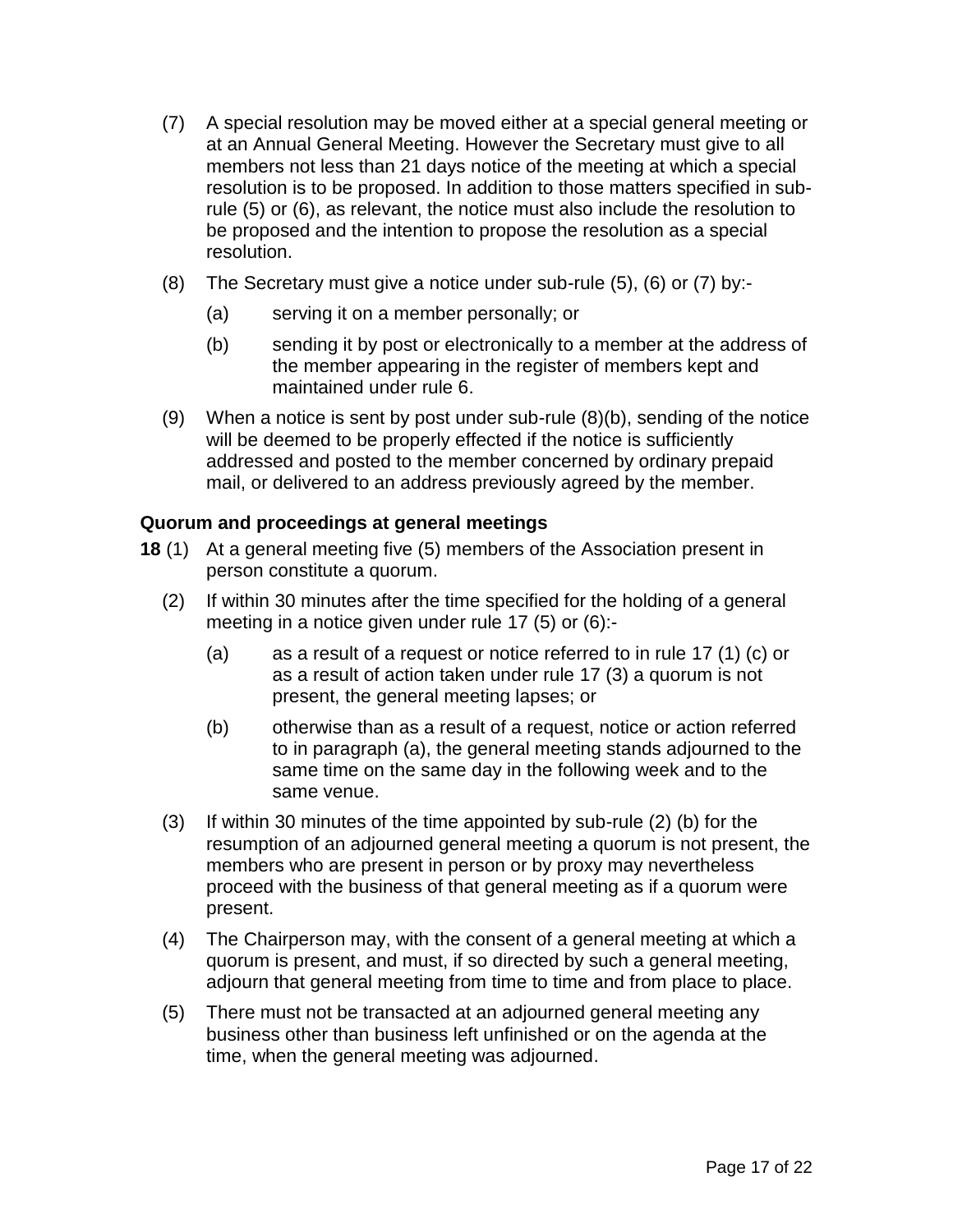- (6) When a general meeting is adjourned for a period of 30 days or more, the Secretary must give notice under rule 17 of the adjourned general meeting as if that general meeting were a fresh general meeting.
- (7) At a general meeting:-
	- (a) an ordinary resolution put to the vote will be decided by a majority of votes cast on a show of hands, subject to sub-rule (9); and
	- (b) a special resolution put to the vote will be decided in accordance with section 24 of the 1987 Act and section 51 of the 2015 Act as defined in rule 2 and, if a poll is demanded, in accordance with sub-rules (9) and (11).
- (8) A declaration by the Chairperson of a general meeting that a resolution has been passed as an ordinary resolution at the meeting will be evidence of that fact unless, during the general meeting at which the resolution is submitted, a poll is demanded in accordance with sub-rule (9).
- (9) At a general meeting, a poll may be demanded by the Chairperson or by three or more members present in person or by proxy and, if so demanded, must be taken in such manner as the Chairperson directs.
- (10) If a poll is demanded and taken under sub-rule (9) in respect of an ordinary resolution, a declaration by the Chairperson of the result of the poll is evidence of the matter so declared.
- (11) A poll demanded under sub-rule (9) must be taken immediately on that demand being made.

#### <span id="page-17-0"></span>**Minutes of meetings of Association**

- **19** (1) The Secretary must cause proper minutes of all proceedings of all general meetings and Board meetings to be taken and then to be entered within 30 days after the holding of each general meeting or Board meeting, as the case requires, in a minute book kept for that purpose.
	- (2) The Chairperson must ensure that the minutes taken of a general meeting or Board meeting under sub-rule (1) are checked and signed as correct by the Chairperson of the general meeting or Board meeting to which those minutes relate or by the Chairperson of the next succeeding general meeting or Board meeting, as the case requires.
	- (3) When minutes have been entered and signed as correct under this rule, they are, until the contrary is proved, evidence that-
		- (a) the general meeting or Board meeting to which they relate (in this sub-rule called "the meeting") was duly convened and held;
		- (b) all proceedings retarded as having taken place at the meeting did in fact take place at the meeting; and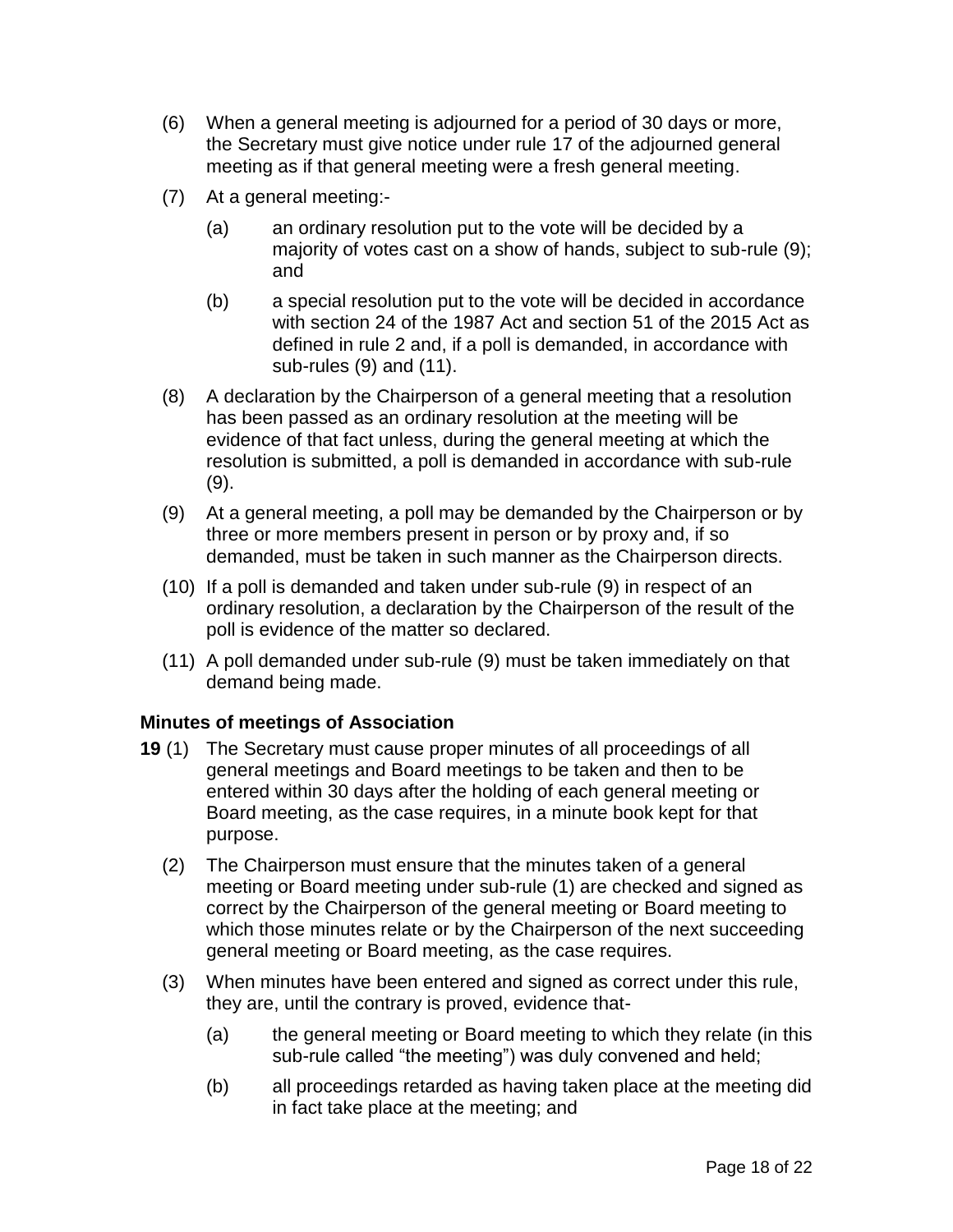(c) all appointments or elections purporting to have been made at the meeting have been validly made.

#### <span id="page-18-0"></span>**Voting rights of members of Association**

- **20** (1) Subject to these rules, each member present in person or by proxy at a general meeting is entitled to a deliberative vote.
	- (2) A member which is a body corporate may appoint in writing a natural person, whether or not he or she is a member, to represent it at a particular general meeting or at all general meetings.
	- (3) An appointment under sub-rule (2) must be made by a resolution of the Board or other governing body of the body corporate concerned:-
		- (a) which resolution is authenticated under the common seal of that body corporate; and
		- (b) a copy of which resolution is lodged with the Secretary.
	- (4) A person appointed under sub-rule (2) to represent a member which is a body corporate is deemed for all purposes to be a member until that appointment is revoked by the body corporate or, in the case of an appointment in respect of a particular general meeting, which appointment is not so revoked, the conclusion of that general meeting.

#### <span id="page-18-1"></span>**Proxies of members of Association**

**21** A member (in this rule called "the appointing member") may appoint in writing another member who is a natural person to be the proxy of the appointing member and to attend, and vote on behalf of the appointing member at, any general meeting, except a meeting called to consider a resolution under rule 9.

#### <span id="page-18-2"></span>**Rules of Association**

- **22** (1) The Association may alter or rescind these rules, or make rules additional to these rules, in accordance with the procedure set out in sections 17,18 and 19 of the 1987 Act and section 30 to 34 of the 2015 Act.
	- (2) These rules bind every member and the Association to the same extent as every member and the Association had signed and sealed these rules and agreed to be bound by all their provisions.

#### <span id="page-18-3"></span>**Common Seal of Association**

- **23** (1) The Association must have a common seal on which its corporate name appears in legible characters.
	- (2) The common seal of the Association must not be used without the express authority of the Board and every use of that common seal must be recorded in the minute book referred to in rule 18.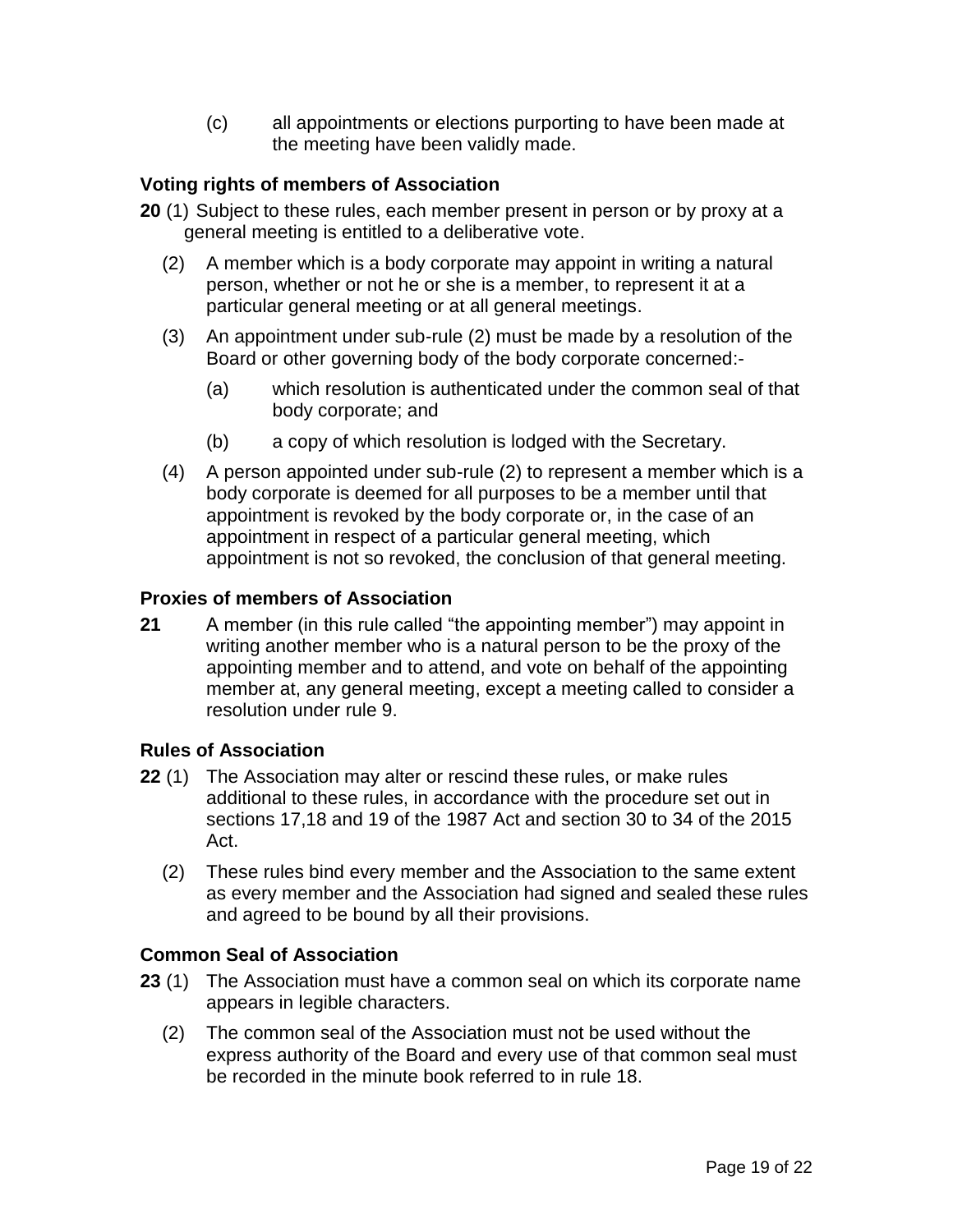- (3) The affixing of the common seal of the Association must be witnessed by any two of the Chairperson, the Secretary and the Treasurer.
- (4) The common seal of the Association must be kept in the custody of the Secretary or of such other person as the Board from time to time decides.

#### <span id="page-19-0"></span>**Inspection of records; etc. of Association**

**24** A member may at any reasonable time inspect without charge the books, documents, records and securities of the Association.

#### <span id="page-19-1"></span>**Disputes and mediation**

- **25** (1) The grievance procedure set out in this rule applies to disputes under these rules between:-
	- (a) a member and another member; or
	- (b) a member and the Association; or
	- (c) if the Association provides services to non-members, those nonmembers who receive services from the Association, and the Association.
	- (2) The parties to the dispute must meet and discuss the matter in dispute and, if possible, resolve the dispute within 14 days after the dispute comes to the attention of all of the parties.
	- (3) If the parties are unable to resolve the dispute at the meeting, or if a party fails to attend that meeting, then the parties must, within 10 days, hold a meeting in the presence of a mediator.
	- (4) The mediator must be:-
		- (a) a person chosen by agreement between the parties; or
		- (b) in the absence of agreement:-
			- (i) in the case of a dispute between a member and another member, a person appointed by the Board of the Association;
			- (ii) in case of a dispute between a member or relevant nonmember (as defined by sub-rule (1) (c)) and the Association, a person who is a mediator appointed to, or employed with, a not for profit organisation.
	- (5) A member of the Association can be a mediator.
	- (6) The mediator cannot be a member who is a party to the dispute.
	- (7) The parties to the dispute must, in good faith, attempt to settle the dispute by mediation.
	- (8) The mediator, in conducting the mediation, must:-